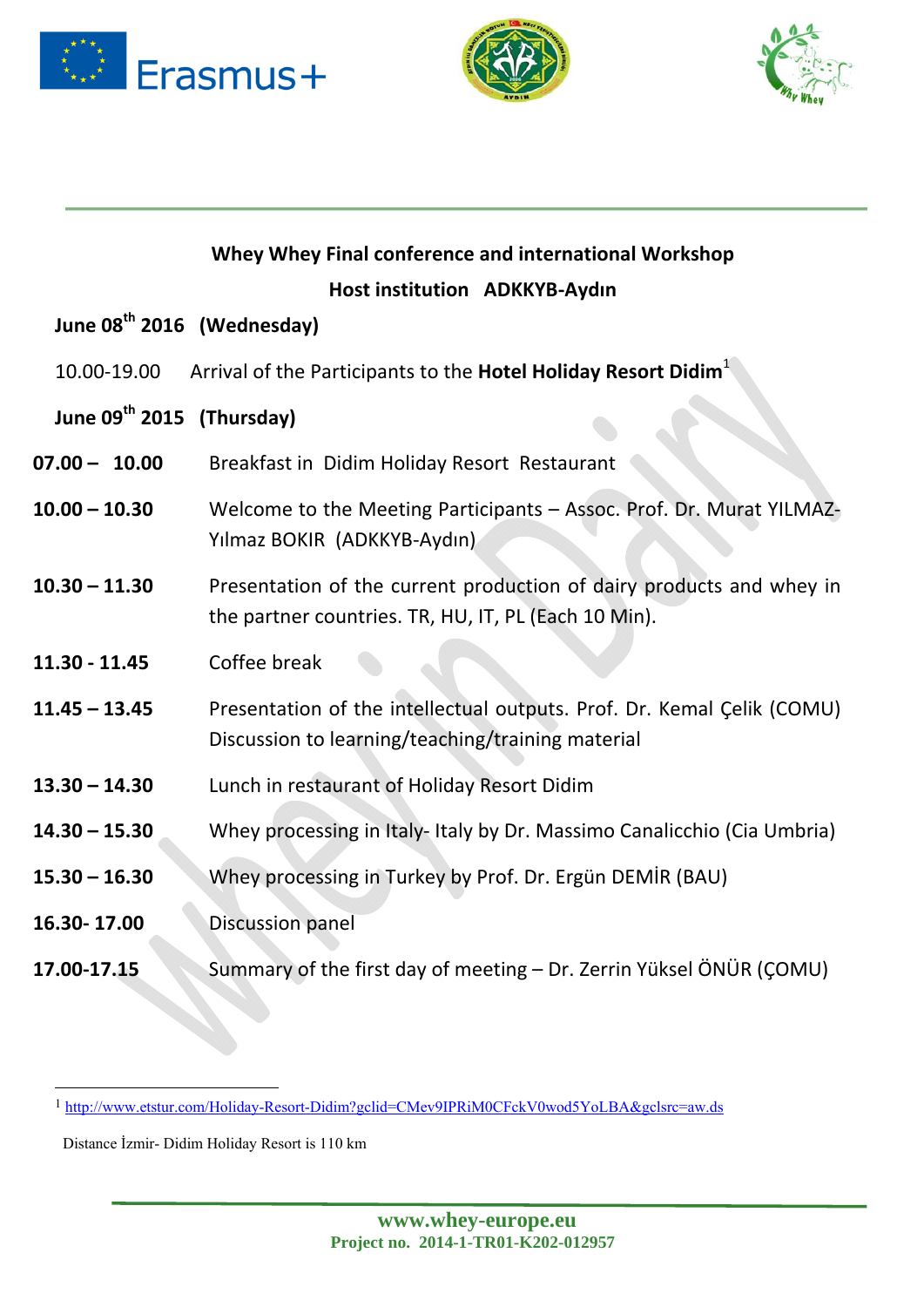





| June 10 <sup>th</sup> 2015 (Friday) |                                                                                                                                   |
|-------------------------------------|-----------------------------------------------------------------------------------------------------------------------------------|
| 07.00<br>9.00                       | - Breakfast in Didim Holiday Resort Restaurant                                                                                    |
| $9.00 - 10.30$                      | Whey; for renewable energy sources in Turkey Prof. Dr. Harun Baytekin<br>(COMU)                                                   |
| $10.30 -$<br>11.00                  | Coffee break                                                                                                                      |
| $11.00 -$<br>12.00                  | Whey; for animal nutrition Key Studies in Turkey and in Hungary Prof. Dr.<br>Ergün Demir - Prof. Dr. Imre Mucsi. Discussion Panel |
| $12.30 -$<br>13.30                  | Lunch in Didim Holiday Resort Restaurant                                                                                          |
| $13.30 -$<br>15.00                  | The future of the dairy sectors in Europe - Prof. Dr. Kemal Çelik, Prof. Dr.<br>Ergün Demir, Dr. Massimo (COMU)                   |
| $15.00 -$<br>15.30                  | Coffee break                                                                                                                      |
| 15.30-17.00                         | The summarizing of the final consortium meeting and workshop $-$ Assoc.<br>Prof. Dr. Murat YILMAZ, Prof. Dr. Kemal Celik (COMU)   |

## **June 11th 2016 (Saturday)**

**Departure of the meeting Participants**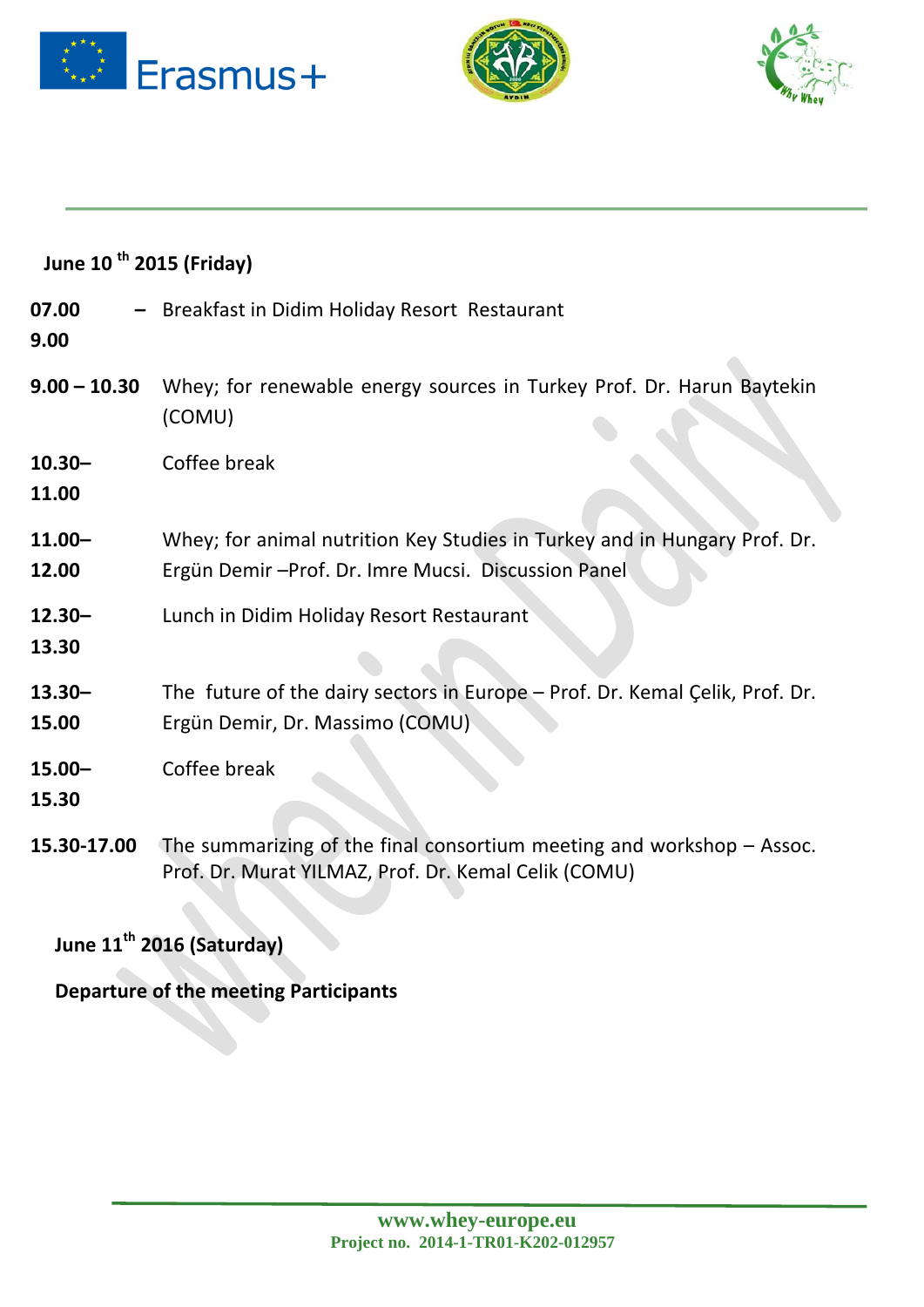





## **Practical information:**

For those of you who are a bit independent, it's pretty easy to get to & from Didim by bus, from Soke, Aydin, Izmir and occasionally Bodrum. And it's cheap! Bus travel in Turkey is a really popular way to get around the country and the local services out of Didim are run by Didim Seyahat which means Didim Travel. It's the local intercity bus with services to Bodrum, Izmir, Soke and Aydin.

## http://www.didimseyahat.com/in/indexin.php

**Where to get the bus.** You can pick up Didim Seyahat's services from Didim bus garage (behind the hospital), from the ticket office outside Golf Pizza / opposite Valentines Bar on Ataturk Bulvari (down at the beach end of the main road), or at any bus stop on the route along the main road towards the hospital and the bus garage. For Soke, Aydin and Izmir there's also a bus garage at Mavisehir. On some routes you will need to change buses at the bus garage, but on every route there is an assistant on the bus who can help you. Oh and if you live somewhere really random, far from civilised places like Altinkum, Didim bus garage & Mavisehir, you can always flag the bus down mid‐route. Just make sure it's going to the right place!

**When the services run.** Izmir, Aydin and Soke buses run throughout the year. Bodrum buses only run through the summer season ‐ if anyone can find out when they start, please say so! The website kind of implies from 15th June but that might only be when that particular timetable starts.